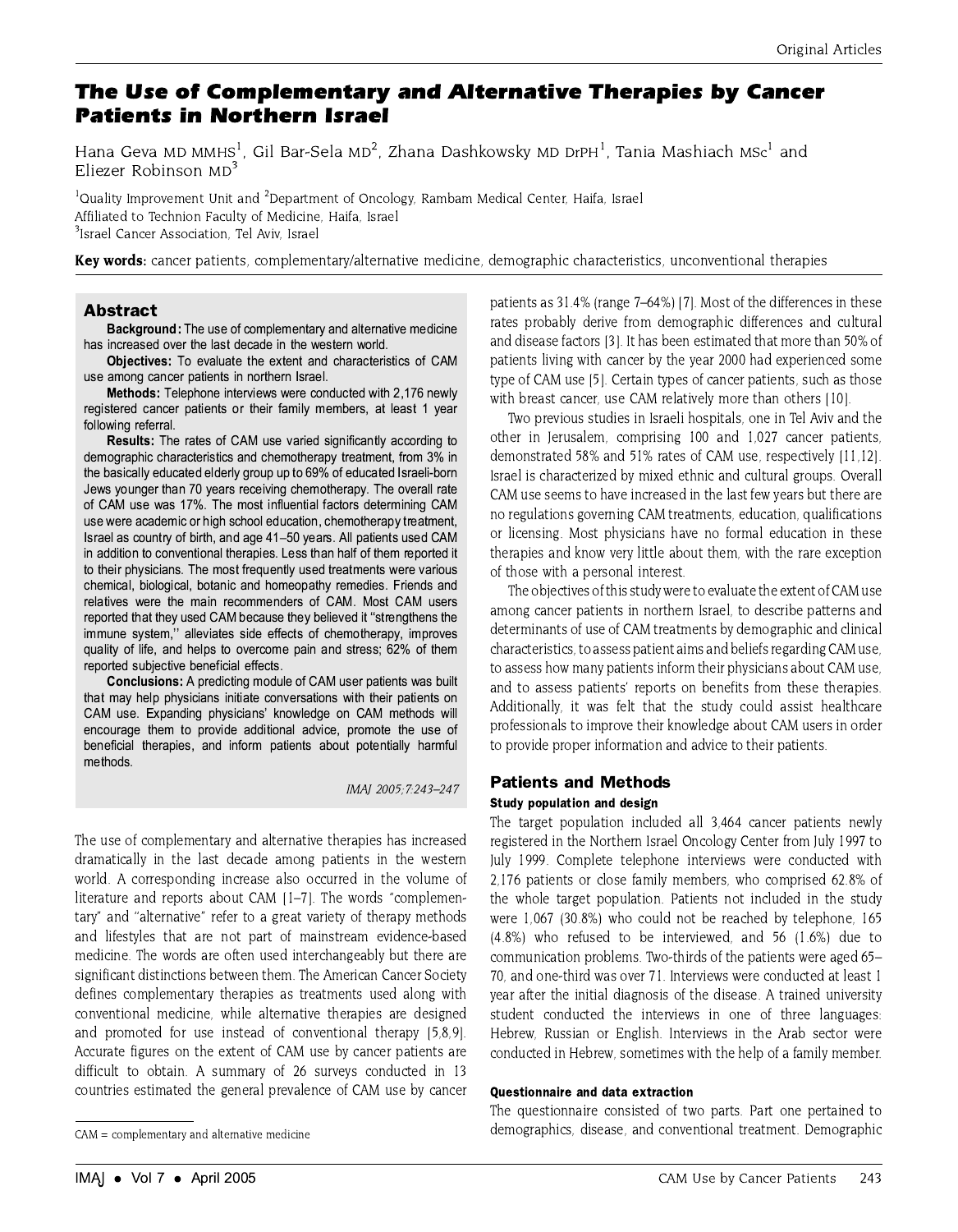details were extracted from the hospital registry and interviews. Diagnosis, year of diagnosis and the oncology treatment were obtained from the patients' charts. The patients, or family members on behalf of the patients, were asked if they had ever used complementary or alternative treatments in relation to their cancer disease, from a list of treatment types. Part two contained specific questions for the 368 patients who were identified as CAM users. The patient was questioned on the main reason for having used each therapy, e.g., pain, relaxation, lessening side effects of conventional therapy, treatment of the cancer with or instead of conventional treatment, and strengthening the immune system. Additional questions pertained to whether the patient felt that the therapy had helped, who referred him/her to this treatment, and whether or not the patient had discussed it with his/her family physician or oncologist.

CAM therapies were defined as any unconventional therapy that was administered as treatment for the current cancer disease and not provided through mainstream conventional medicine. Not included were sports, physical exercise, religious customs, support groups, and psychotherapeutic treatments. Various mixes of regular vitamins, green tea and garlic capsules were not considered as CAM use, except for specific high dose vitamins that are known to be prepared and assigned specifically for cancer patients, such as high dose Vitamin C. Categorization of the variety of treatments was made on the basis of literature searches, personal knowledge, and interviewing naturopathic professionals. All unknown "food supplements" taken as pills or unspecified drugs were considered pharmacologic or biological remedies.

## Data analysis

Data analysis was performed using SPSS software. Univariate and multivariate analyses were performed, comparing users to nonusers in all parameters. The chi-square test was used to assess relations between categorical variables and to examine statistical differences between users and non-users. A two-sided  $P = 0.05$  was considered statistically significant. A statistical model for predicting the rate of use among different cancer populations was built, based on logistic regression methods. The model took into consideration all demographic factors, years since cancer diagnosis, type of cancer, and conventional treatments used

# **Results**

# **Extent of CAM use**

Of the 2,176 interviews almost half (1,057 patients, 48.5%) involved close family members, including 525 representing patients who had died. The 532 interviews with family members on behalf of patients were conducted according to the patient's request, with the patient nearby and willing to answer specific subjective questions. Of the 2,176 patients, 368 (17%) were identified as CAM users. A great variety of therapies were used, as categorized and detailed in Table 1. The average number of therapies used was 1.7 types per patient who used CAM. The extent of use varied according to demographic characteristics and main conventional treatment groups

# **Discussing CAM use with physicians**

While 273 (74%) of the identified CAM users or their family members responded to this question, 51% of the patients had never discussed it with any physician. Forty-four percent discussed it with the oncologist and less than 5% with the family physician. Almost 37% of the patients who used CAM, or their family members on their behalf, reported their desire to receive more information about it.

# Recommendations/referrals for CAM use

Family members, friends and other patients referred the majority (41%) of patients to CAM treatments. Homeopathic and naturopathic healers recommended CAM to 19% of patients, and physicians referred 16% (2.5% of all cancer patients interviewed). Chemical pharmacologic treatments were the main type of treatment recommended by physicians, including mainly vitamins and remedies considered "food supplements." Almost 13% used CAM following exposure to journals, books and mass media.

# **Therapies used**

Chemical or biological pharmacologic remedies were the most popular treatments, used by 41.3% of all CAM users. Categorization and frequency of the variety of therapies used is shown in Table 1. The most commonly used remedies were various specified and unspecified or undefined "unknown" drugs and "food supplements."

Botanical (herb) extracts were used by a third of the identified CAM users, while unspecified herbal medicines were the most commonly used. Other preparations frequently used were a variety of folkloric traditional herb mixes - Arab, Indian, Chinese, Russian, and Tibetan. Homeopathy was administered to 20.7% of CAM users.

Manual therapies were used by almost 20% of CAM users, mostly for alleviating pain and emotional stress and promoting a general feeling of well-being. Reiki or Healing were the most popular in this group.

Specific lifestyles, dietary regimes or folk medicines were used by almost 13% of CAM users. The majority were therapies known as "Gerson" or "Ann Wigmore" methods that combined fasting, colonic irrigation and sequences of water, coffee or wheat herb enemas, vegetable juices (as a sole source of nutrition for a certain period) and wheat grass juice as daily lifestyle habits.

Spiritual mind-body therapies were used by 7% of CAM users. These were mostly used for alleviating emotional stress and to improve general feeling and quality of life.

Electronic and other devices were used as therapies by 4% of CAM users for a variety of purposes

## Aims and benefits

Most of the patients who used CAM, or their family members on their behalf, reported that they did so for more than one purpose. Two-thirds of the patients reported using CAM to "strengthen the immune system," or to alleviate side effects of conventional therapies, to improve general well-being and reduce anxiety, or to relieve pain. The majority of these patients (62%) reported subjective benefits. Only 27.4% reported using CAM for "curing the disease" and almost 5% for "preventing recurrence"; 44% of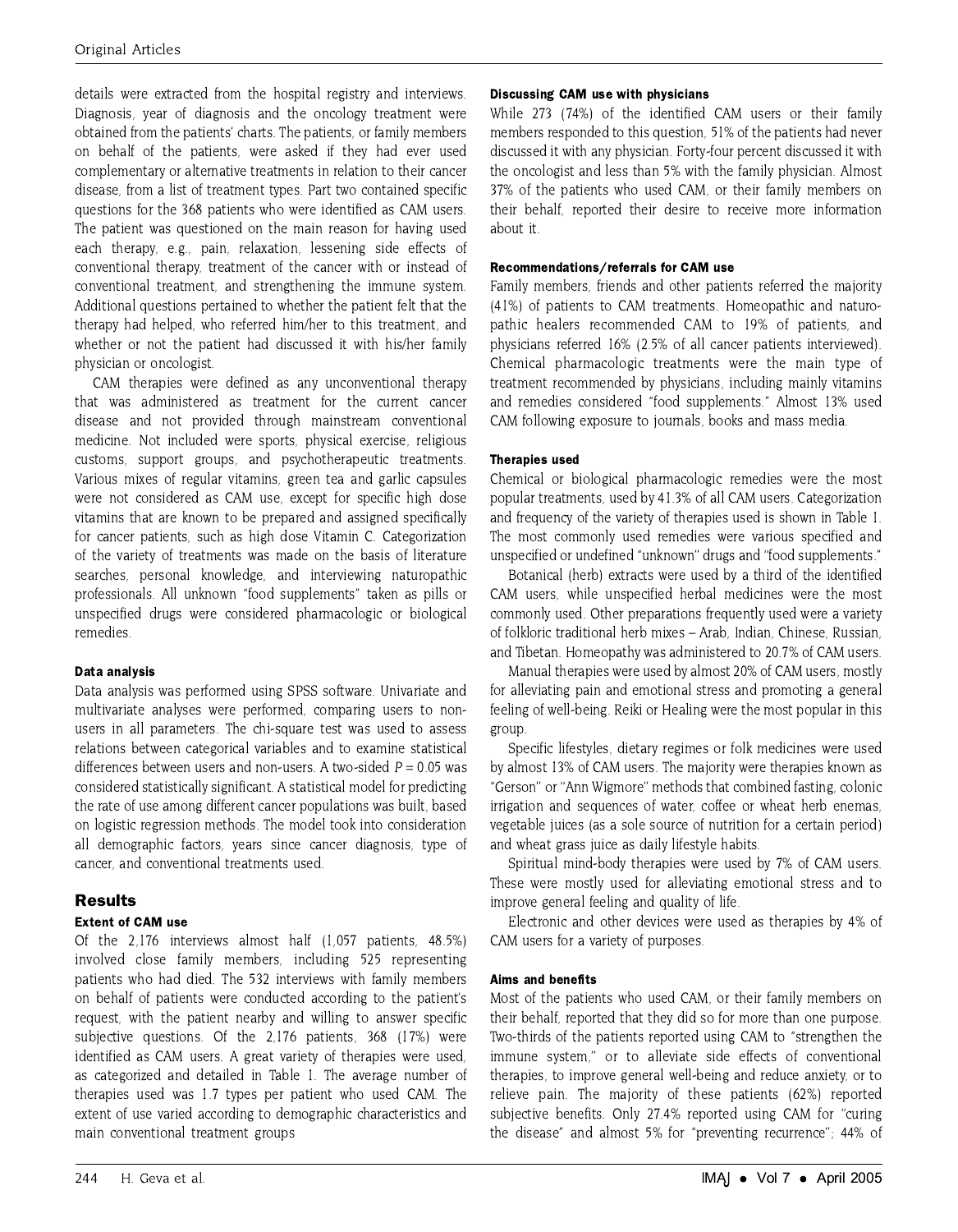**Table 1.** Frequency of CAM use by the study population ( $n = 368$ )

|                     |                                                   | No. of               | CAM<br>users |
|---------------------|---------------------------------------------------|----------------------|--------------|
| <b>CAM</b> category | <b>Specific CAM treatment</b>                     | treatments           | (%)          |
| Chemical or         | Various specified/unspecified/unknown             | 50                   |              |
| biological          | by patient (n=39) or unspecified 'food            |                      |              |
| pharmacologic       | supplements' taken as tablets, drops or           |                      |              |
| remedies            |                                                   |                      |              |
|                     | syrups $(n=8)$                                    | 34                   |              |
|                     | Vitamin C large dose (1,000-6,000 mg)             |                      |              |
|                     | Other megavitamins                                | 23                   |              |
|                     | Various commercial preparations of Sunrider,      | 23                   |              |
|                     | Solgar, Intra/Lifestyle, Tivoni, Herbalife        |                      |              |
|                     | Shark liver or cartilage                          | 15                   |              |
|                     | Selenium                                          | 4                    |              |
|                     | Iscador/Viscum Album                              | 14                   |              |
|                     | "Dr. Nona" and other preparations,                | 12                   |              |
|                     | Biococktails                                      |                      |              |
|                     | Q10 enzyme preparation                            | 8                    |              |
|                     | Infusion implants, ozone and unknown              | 5                    |              |
|                     | Fish oil and omega 3                              | $\overline{4}$       |              |
|                     | Urine therapy                                     | 2                    |              |
|                     | Chinese remedies                                  | $\overline{2}$       |              |
|                     | Subtotal                                          | 152<br>(206)         | 41.3         |
|                     | Botanical (herb) Various and unspecified herb mix | 32                   |              |
| therapies           |                                                   |                      |              |
|                     |                                                   |                      |              |
|                     | Chinese herb mix preparations                     | 17                   |              |
|                     | Echinacea                                         | 16                   |              |
|                     | Chinese mushrooms                                 | 15                   |              |
|                     | Arab. Indian or Tibetan herb mix                  | 13                   |              |
|                     | Propolis                                          | 10                   |              |
|                     | Russian herb mix                                  | 7                    |              |
|                     | Aloe vera extracts                                | 6                    |              |
|                     | Seaweed                                           | 6                    |              |
|                     | Ginseng                                           | 5                    |              |
|                     | Soy                                               | 3                    |              |
|                     | Bach flowers                                      | 3                    |              |
|                     | Subtotal                                          | 115 (133)            | 31.3         |
| Homeopathy          | Subtotal                                          | 76 (79)              | 20.7         |
| Manual              | Reiki or Healing                                  | 45                   |              |
| therapies           |                                                   |                      |              |
|                     |                                                   | 24                   |              |
|                     | Acupuncture                                       |                      |              |
|                     | Reflexology, Shiatsu, massage                     | 20                   |              |
|                     | Chiropractic                                      | $\mathfrak{D}$       |              |
|                     | Subtotal                                          | 72 (91)              | 19.6         |
| Specific            | Metabolic ("detoxification") therapies:           | 20                   |              |
| lifestyles,         | Ann Wigmore or Gerson's theory principles         |                      |              |
| dietary             | (combination of fasting, enemas of water or       |                      |              |
| regimes or          | coffee, colon irrigation, wheat grass juices)     |                      |              |
| folk medicines      |                                                   |                      |              |
|                     | Specific diets, including macrobiotics            | 15                   |              |
|                     | Vegetable juices                                  | 8                    |              |
|                     | Anthroposophy                                     | 3                    |              |
|                     | Naturopathy                                       | 3                    |              |
|                     | Honey                                             | $\overline{2}$       |              |
|                     | Subtotal                                          | 47 (51)              | 12.8         |
| Spiritual           |                                                   | 4                    |              |
| mind-body           | Meditation, yoga                                  |                      |              |
|                     |                                                   |                      |              |
| therapies           |                                                   |                      |              |
|                     | Variety of mind-body and spiritual methods,       | 4                    |              |
|                     | e.g., hypnosis, instructed imagination,           |                      |              |
|                     | autosuggestion, rebirthing, painting therapy,     |                      |              |
|                     | iridology, spirolina                              |                      |              |
|                     | Feldenkreis, Paula, kinesiology (brain)           | 6                    |              |
|                     | Subtotal                                          | 26 (34)              | 7.1          |
| <b>Devices</b>      | Electronic (Tense)                                | 4                    |              |
|                     | Hyperthermy                                       | 2                    |              |
|                     | Radioactive needle implants,                      | 2                    |              |
|                     | silver plates                                     |                      |              |
|                     | Subtotal                                          |                      | 4.1          |
|                     | Total natients (total treatment                   | 15 (18)<br>368 (612) |              |
|                     |                                                   |                      |              |

these reported subjective improvement. Half of all patients reported benefits regardless of the specific purpose of use, and 3.8% felt that CAM treatments were harmful to them, with no further details.

#### CAM use by type of cancer

Breast cancer patients, 29% of our study population, had the highest rate of CAM use (23%). Other types of cancer with relatively high rates of CAM use (21.5%-17.1%) are (in descending order) lymphatic system neoplasias, soft tissue tumors, and cancer of the esophagus, liver, pancreas, skin, and brain. Thyroid and urinary system cancers had the lowest rates of CAM use (5.4–6.8%). An average of more than two types of CAM treatments per patient was seen in females with genital cancer disease and in those with lymphatic system neoplasias.

#### **CAM use by conventional cancer treatments**

Chemotherapy was mostly associated with CAM use. Half the study population received chemotherapy and 23% of them used various CAM therapies, while only 11% of those who did not receive chemotherapy used CAM ( $P < 0.00001$ ).

#### **CAM** use by demographic characteristics

Gender: The patient population consisted of 41% males and 59% females. Women used significantly more CAM as compared to men: 19.4% vs. 13.5% ( $P = 0.0004$ ).

Age: The median age of the patients was 66; one-third was over 71 years. Significant differences were found in CAM use among the various age groups. The highest use was among patients in the 41– 60 age group, almost twice the rate among patients younger than 30 or between age 61 and 70 (27-30% vs. 15-16%). Only 6-7% of CAM users were 71 years and older ( $P < 0.000001$ ).

Education: Patients with an academic education used significantly more CAM (30.3% users) than those with only high school or elementary education (15% and 4.5%, respectively,  $P < 0.000001$ ).

Country of birth: Israeli and American-born Jews were significantly more likely to use CAM therapies than were Israeli Arabs or Jews born elsewhere. One-third of the Israeli-born Jewish patients used CAM therapies vs. 8% among Israeli Arabs, or 10-15% among Jews born in all other countries  $(P < 0.000001)$ .

*Employment status:* Only half of our interviewed population who were under the age of 60 were employed at the time of the interview. Of these, 35% had used CAM therapies vs. 20% in the non-working patients ( $P < 000001$ ).

Socioeconomic status: The higher the status, the greater the rate of CAM use. Only 15.5% of our study population was classified as high socioeconomic status; 38.3% used CAM vs. 8% in the lower socioeconomic group ( $P < 0.000001$ ).

#### Predicting rate of CAM use by population characteristics

Based on logistic regression analysis, a statistical model was drawn, taking into consideration all the demographic factors, type of cancer, and main conventional oncology therapy. The overall prediction rate of this model is 84.4% certainty for a cancer patient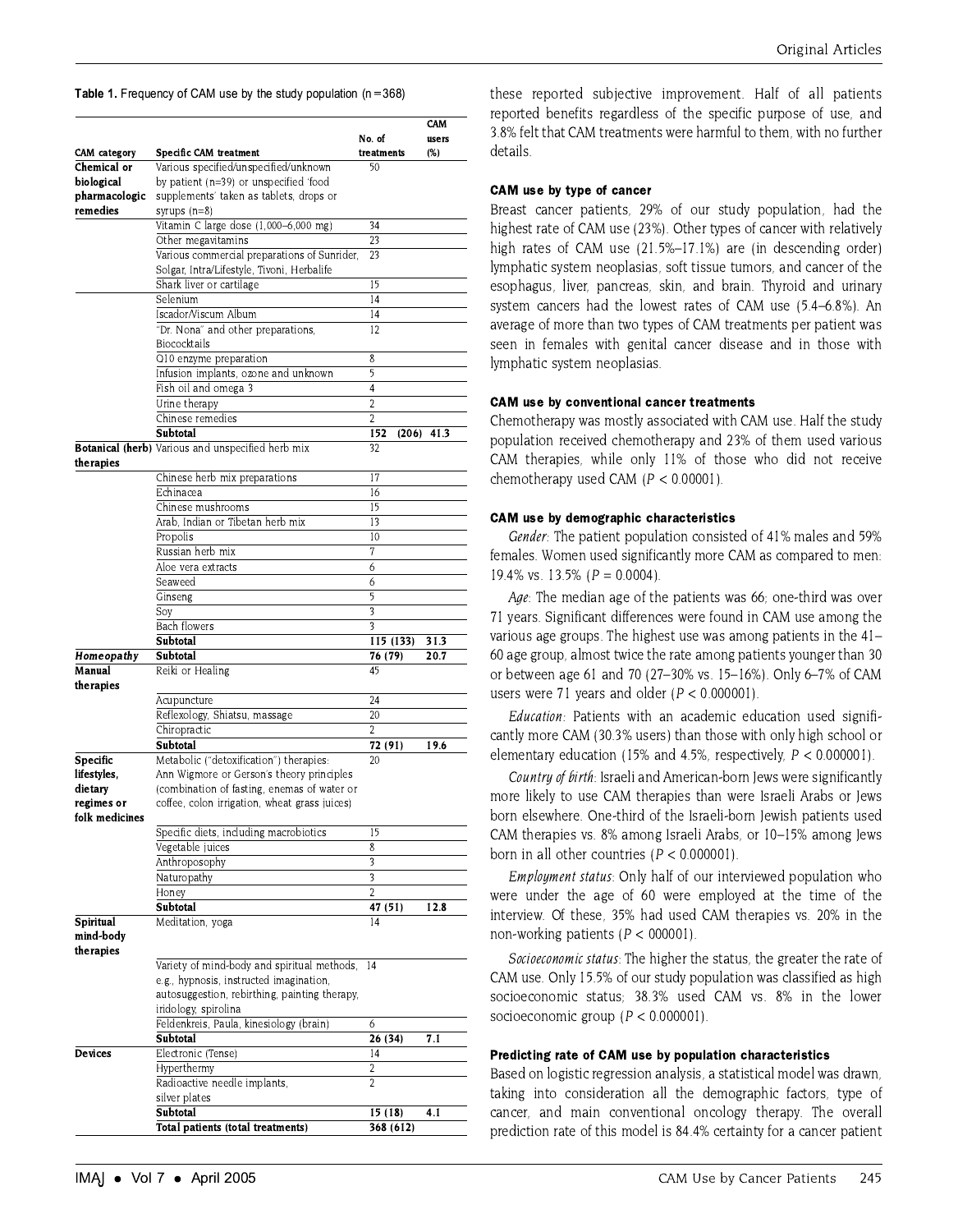#### Table 2. Rates of CAM in demographic and chemotherapy treatment groups

|                                     | <b>Patients</b> |      |                  |         |             |            |            |
|-------------------------------------|-----------------|------|------------------|---------|-------------|------------|------------|
|                                     | interviewed     |      | <b>CAM</b> users |         | % CAM users |            |            |
|                                     |                 |      |                  |         | Chemo-      | Non-chemo- |            |
| Demographic characteristics         | No.             | %    | %                | P       | therapy     | therapy    | P          |
| Group A                             |                 |      |                  |         |             |            |            |
| Age $<$ 70                          | 322             | 14.8 | $41.3*$          |         | 52.9%       | 27.5%      | < 0.00001  |
| Education: high school and more,    |                 |      |                  |         |             |            |            |
| Israeli or American-born Jews       |                 |      |                  |         |             |            |            |
| Academic education                  | 112             | 5.1  | 53.6             |         | 69.4%       | 34.7%      | 0.0003     |
| Professional education              | 105             | 4.8  | 40.0             | 0.001   | 55.6%       | 25.0%      | 0.002      |
| High school education               | 105             | 4.8  | 29.5             |         | 32.8%       | 22.2%      | <b>NS</b>  |
| Group B                             |                 |      |                  |         |             |            |            |
| Age $<$ 70                          | 719             | 33.0 | $21.8*$          |         | 28.4%       | 13.9%      | < 0.000001 |
| Education: high school and more.    |                 |      |                  |         |             |            |            |
| Jews not born in Israel or America. |                 |      |                  |         |             |            |            |
| and Israeli Arabs                   |                 |      |                  |         |             |            |            |
| Academic education                  | 243             | 11.2 | 30.9             |         | 40.0        | 20.0       | 0.0009     |
| Professional education              | 253             | 11.6 | 19.4             | 0.00008 | 27.2        | 9.6        | 0.0004     |
| High school education               | 223             | 10.2 | 14.8             |         | 16.8        | 12.6       | <b>NS</b>  |
| Group C                             |                 |      |                  |         |             |            |            |
| All patients with elementary        | 1.135           | 52.2 | $6.9*$           |         | 8.0         | 6.0        | <b>NS</b>  |
| education and aged 71 years         |                 |      |                  |         |             |            |            |
| or more, regardless of              |                 |      |                  |         |             |            |            |
| education or ethnic origin          |                 |      |                  |         |             |            |            |
| 71 years or more, high school       |                 |      |                  |         |             |            |            |
| education and more                  | 427             | 19.6 | 8.7              | 0.02    | 10.8        | 7.7        | <b>NS</b>  |
| Up to 70 years, elementary          |                 |      |                  |         |             |            |            |
| education                           | 413             | 19.0 | 7.0              |         | 7.0         | 6.4        | <b>NS</b>  |
| 71 years or more, elementary        | 295             | 13.6 | 4.1              |         |             |            |            |
| education                           |                 |      |                  |         | 5.7         | 3.1        | <b>NS</b>  |
| Total                               | 2,176           | 100  | 16.9             |         | 23.2        | 11.2       | 0.00001    |

\* Significant differences in CAM use rates between the three groups ( $P < 0.000001$ )

to use CAM. According to the model, the most influential factors determining CAM use are (in descending order of influence):

- education: academic ( $\beta$  = -2.03) or professional ( $\beta$  = -1.58) or high school education ( $\beta$  = -1.58)
- chemotherapy treatment  $(\beta = -1.01)$
- country of birth and ethnic source: Jews born in Israel ( $\beta$  = 0.91)  $\bullet$
- age 41–50 years ( $\beta$  = -1.01).

Gender, employment status and the type of cancer were not the most influential factors, although univariate analysis showed that certain groups used CAM therapies significantly more than others. In this model, based on logistic regression results, a demographic profile of the CAM user was developed. All patients were categorized into three main groups of CAM use according to age, education, and ethnic origin, which were significantly different from each other ( $P < 0.000001$ ). Each of these groups included three subgroups that were also significantly different in CAM use [Table 2]. Multivariate analysis found that chemotherapy was the most significant among all the disease and treatment characteristic variables. In all combinations of demographic groups, patients who underwent chemotherapy treatments used significantly more CAM therapies than those who did not have chemotherapy. Patients under age 70 with an academic education and born in Israel or North America had the highest rate of CAM use (53.6%). In this group, chemotherapy increased the rate of CAM use to almost 70%! In contrast, among patients aged 71 years or more and patients with a low level of education in all ages, the use rate was 3.1% in patients not treated by chemotherapy and up to 7.7% in patients undergoing chemotherapy. Aims of treatment did not differ significantly in any demographic group.

# Difference in reporting between patients and family members

Among patients who were personally interviewed, 20.6% reported CAM use, while interviews of close family members showed a 13% use  $(P = 0.0002)$ . Although the difference is significant and it seems that family members reported less use of CAM than the patients themselves, a multivariate analysis of all groups found no statistical differences in the rate of reporting CAM use between the two groups [Table 3].

# **Discussion**

This study reinforces other studies on the extent of CAM use by cancer patients and characteristic patterns of users. Rates of CAM use vary from 7% to 64% [7]. Most of the differences in the published rates probably derive from demographic

differences and from the case-mix of the study populations. Various studies conducted in the United States and Israel found that CAM use by cancer patients was mostly associated with females aged 35-59, who had a higher education, higher socioeconomic status, advanced disease status and used chemotherapy [4.11-15].

The general rate of 17% CAM use in our study was lower than in two other studies conducted in hospitals in Jerusalem and Tel Aviv in 1997–1998, which reported a 58% and 51% CAM use, respectively [11,12]. Differences in case-mix characteristics explain the large variation in results: there were fewer women in our study as compared to the Jerusalem study [12] (59% vs. 70%), the patients were much older (median 66 vs. 43 years), and a smaller proportion were highly educated (25.5% with 13 years and more in our study vs. 56%). Specific analysis of demographic group combinations in our study enabled us to depict the profile of a CAM user and a non-user. Most patients (69%) in the group of Israeli-born Jews younger than

Table 3. Differences in reporting CAM use between patients and family members

|        | No. of   | No. of<br>reports by<br>family | $%$ from<br>family<br>members' | % of CAM<br>use<br>reported | % of CAM<br>use reported<br>by family |        |
|--------|----------|--------------------------------|--------------------------------|-----------------------------|---------------------------------------|--------|
| Group* | patients | members (%)                    | reports                        | by patients                 | members                               | P      |
| А      | 322      | 90 (28%)                       | 8.5%                           | 44%                         | 32%                                   | 0.051  |
| B      | 719      | 328 (46%)                      | 31%                            | 24%                         | 20%                                   | 0.15   |
|        | 1.135    | 639 (56%)                      | 60.5%                          | 6.4%                        | 7%                                    | 0.69   |
| Total  | 2.176    | $(48.5\%)$<br>1057             | 100%                           | 20.6%                       | 13%                                   | 0.0002 |

\* Definitions according to groups in Table 2.